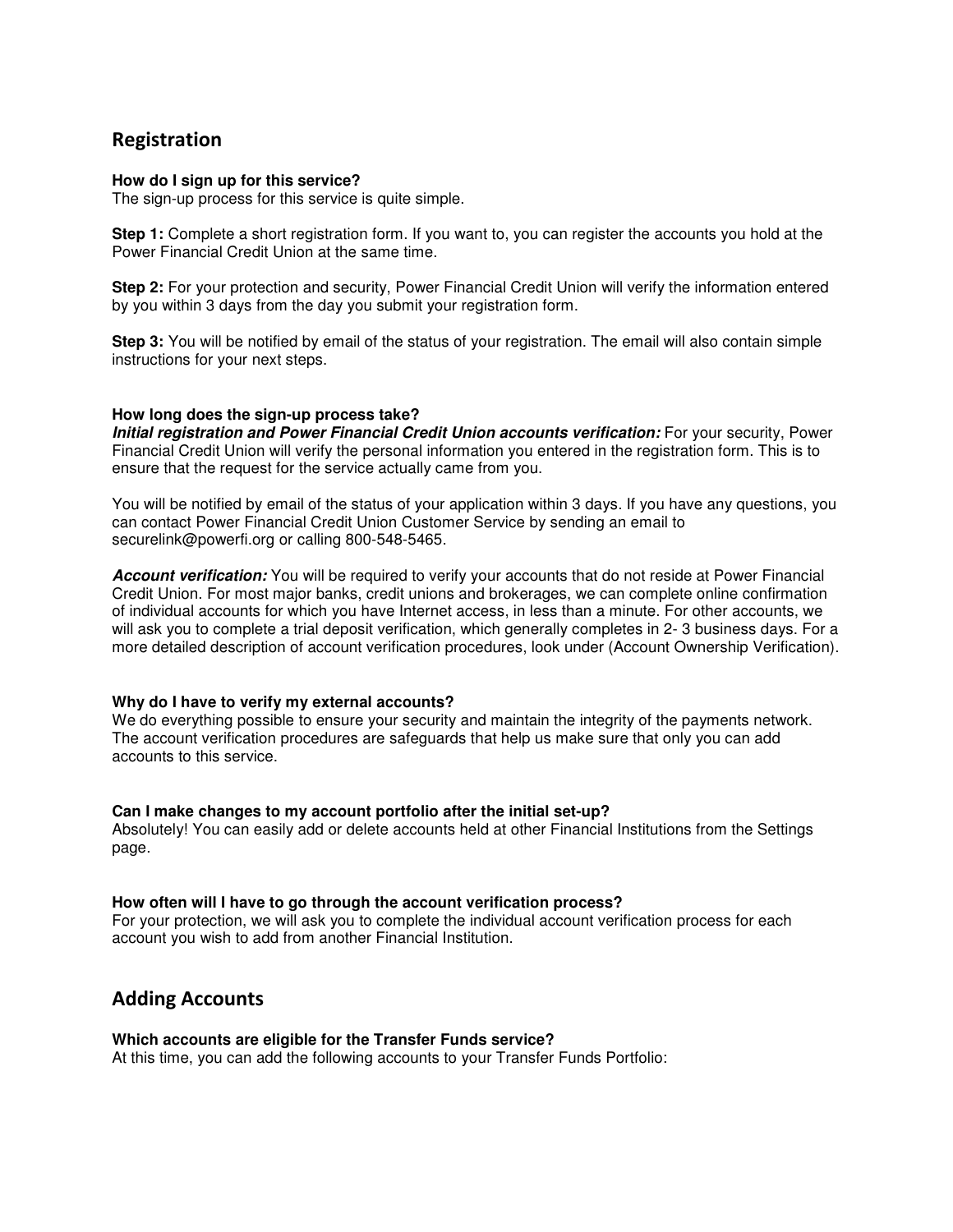• Checking accounts and savings accounts held at any commercial bank or credit union nationwide that are able to accept ACH transfers. Contact your institution if you're not sure.

• Investment accounts held at online brokerage firms. We currently have access to most of the nation's largest brokerage companies.

Please note that accounts held at this financial institution will be auto-enabled for this service. All your other external accounts will require you to complete our simple account ownership verification process.

### **Which account types are not eligible for the Transfer Funds service?**

The following accounts are not eligible for the Power Financial Credit Union Transfer Funds Service:

- Individual Retirement Accounts (IRAs)
- Custodial and/or Trust Accounts
- Business Accounts
- Certificate of Deposits (CDs) or other time-based accounts
- Loan Accounts (including credit card and equity accounts)

You may have other accounts that are ineligible for this service due to restrictions specific to your financial institution(s). If in doubt, please contact your Financial Institution.

# **I'm not new to this service. How do I add accounts to my previously established portfolio?**

The process for adding new accounts to a previously established portfolio and for adding accounts to a brand new portfolio are exactly the same. You can follow the step-by-step explanations below if needed.

## **How do I get started adding accounts to my Accounts Portfolio?**

To get started, click **Add a new Account** from the **Transfer Funds** page, or the **Settings** page. Follow the online instructions, but you will need to also select the account type and enter the appropriate Routing Number and Account Number.

#### **How do I add accounts I own to my Accounts Portfolio?**

To get started, click **Add a new Account** from the **Transfer Funds**, or **Settings** page. In many cases, we will be able to verify the account with the institution automatically through our online account verification process. For other accounts, just follow the trial deposits verification steps.

#### **Providing account information**

You will be taken to a page asking for the Account Number and ABA Routing Number of your account. Enter these details in the appropriate fields. See below for information about ABA Routing/Transit numbers, including what they are and how to find yours.

**Online Account Verification:** We can often verify the new account with the institution immediately via the Internet. To do so, we will ask you to supply the login credentials you use to gain access to the account that you are attempting to add.

**Trial Deposit Verification:** If online account verification is not available, or if it fails, you will be asked to complete our convenient Trial Deposit Verification process. See below for details regarding online and offline account verification.

Once you have supplied all the requested information for verification, click **Continue**.

• If you successfully completed Online Verification, you will be taken to a page confirming that the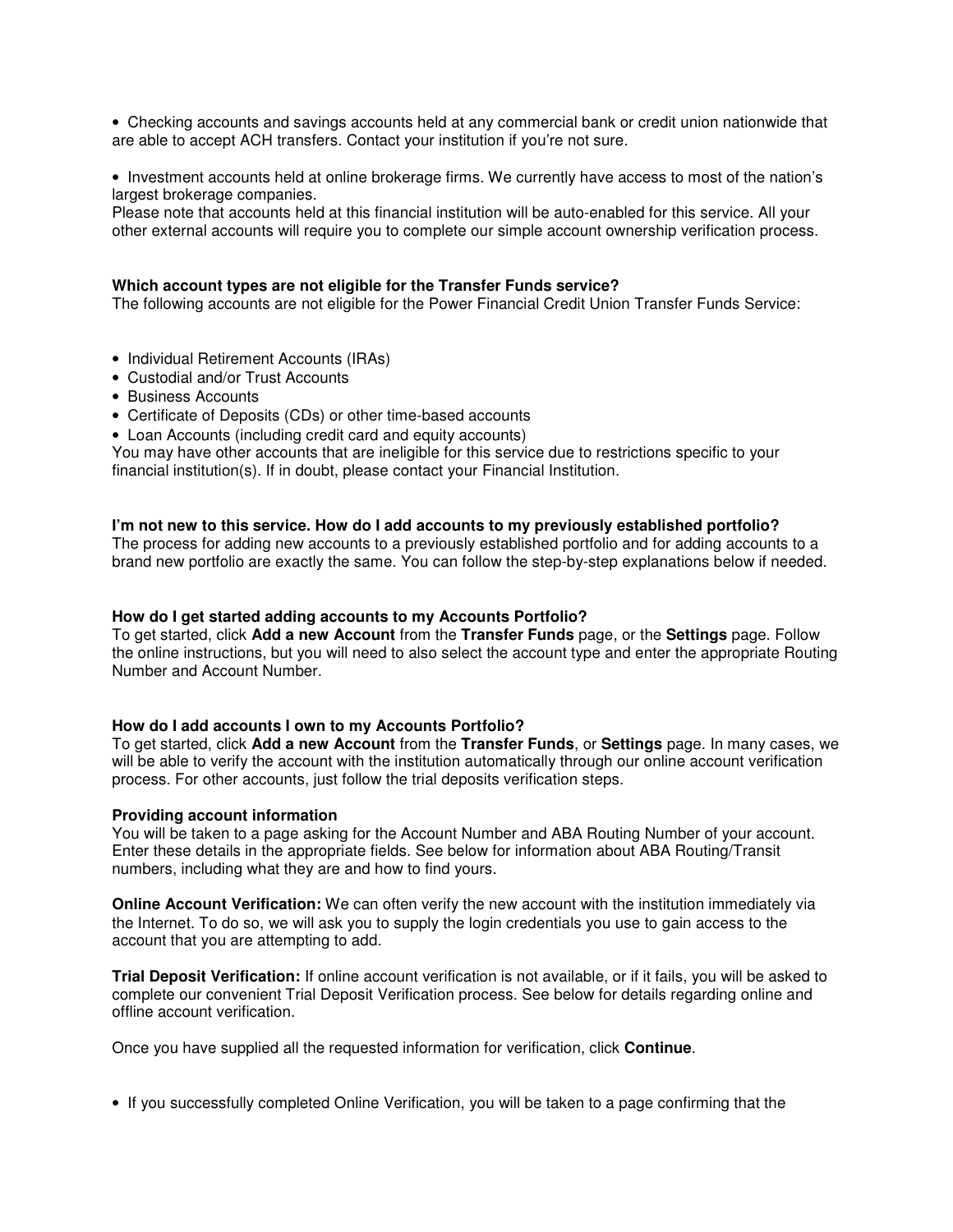account is ready to be used with the Transfer Funds Service. The account will also be listed under the **Settings** page as Active.

• If Trial Deposit Verification is required, you will be taken to a page where you will initiate the Trial Deposit process. The account will also be listed under the **Settings** page but it will not be able to be used with this service until you have completed the Trial Deposit process(see a later FAQ on how to do so). **Adding additional accounts**

To add additional bank accounts, repeat the steps above.

To add investment accounts, see below.

# **What is an ABA routing number?**

The ABA routing number is an identification number assigned to each financial institution and each branch office. It is usually a 9-digit number found at the bottom of a check or deposit slip

# **How do I identify the ABA Routing Number for the account?**

Take a look at your check. You will see a printed row of numbers, usually at the bottom of the check. The ABA Routing Number is the nine-digit sequence that appears between the  $\mathsf{I}$  symbols.

## **How do I find the account number?**

You can find your account number on an account statement, or on a check, in that same row of numbers where you find your 9-digit ABA Routing/Transit number. Your account number appears on your check between the  $\mathbb{I}^{\bullet}$  symbols.

# **What is the definition of an investment account for the purposes of the Transfer Funds Service?**

An investment account is the cash account (usually a money market account) that you hold at your brokerage. This is where your brokerage holds the funds you use to make stock, mutual fund and other investment purchases, and where the brokerage deposits the proceeds from sales you execute.

# **How do I add investment accounts to my Accounts Portfolio?**

Click **Add a New Account** on the **Transfer Funds** or **Settings** page. Select the Account Type of Brokerage.

#### **Step 1-Select a brokerage**

Click on the name of your brokerage firm from the Available Brokerages firm list.

**Step 2-Enter account information** You will be taken to a screen asking for the information we need to verify the account at your brokerage firm. Depending on your particular brokerage firm, you may be asked whether or not you have check-writing capabilities for your account. If your account includes check-writing privileges, you will be asked for the ABA Routing Number that appears on your check.

**Trial Deposit Verification:** If Online Account Verification is not possible, you will be asked to complete our convenient **Trial Deposit Verification** process. See below for details regarding online and offline account verification.

• If you successfully completed Online Verification, you will be taken to a page confirming that the brokerage account is ready to be used with the Transfer Funds Service. The brokerage account will also be listed as active on the **Settings** page.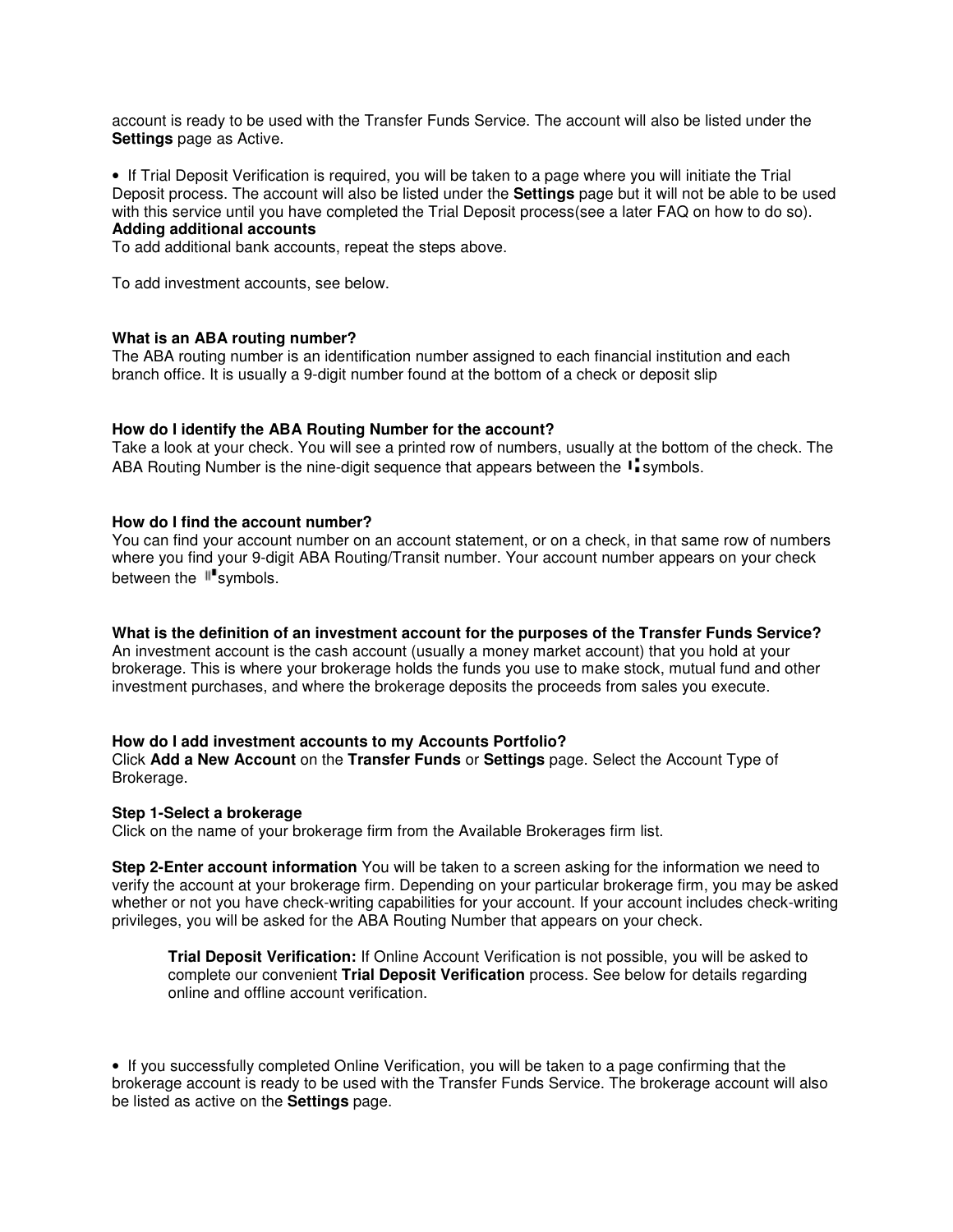• If Trial Deposit Verification is required, you will be taken to a page where you will initiate the Trial Deposit process. The brokerage account will also be listed on the **Settings** page with a status indicated the account needs to be verified. Until the brokerage account is verified, it will not be available to be used in the Transfer Funds Service.

# **Step 3-Adding additional accounts**

To add additional accounts, simply repeat the above process.

## **What if my brokerage doesn't appear on the Available Brokerages list?**

Unfortunately, if you don't see your brokerage firm in this list, you won't be able to add accounts held at that brokerage firm to your Transfer Funds Portfolio.

## **How can I get my external accounts verified using Trial Deposit Verification?**

If for any reason, your account cannot be verified using the online verification method, you will be automatically directed to initiate the Trial Deposit process. On receiving your instruction, Power Financial Credit Union will make two deposits into the account you are attempting to add. 2-3 days later you will be able to confirm the amount of the deposits.

Once you know the amount of the deposits sent to the account you are adding, by either calling your financial institution or from your online account statement, just return to the Transfer Funds service, go to the **Transfer Funds** or **Settings** page and click on the Verify link next to the appropriate account. You will then be prompted to enter the amounts of the two deposits. If the amounts entered are correct, your external account will be added to the service. The account status will now show as "Active" on the **Settings** page.

# **How do I find out the amount of Trial Deposits made to get my account verified?**

The Trial Deposit transactions can be identified as **Power Financial Credit Union** in your account statement. You can find out the amount of deposits we made in a number of ways:

- Calling your financial institution
- Reviewing the account statement available online on your financial institution web site
- Reviewing your monthly statement

#### **How long does it take to get my accounts verified using Trial Deposit Verification?**

The Trial Deposit transaction(s) are generally available 2 to 3 business days after the day you initiated the trial deposit process.

# **What do I do if the Trial Deposit(s) made to my account fails?**

If the Trial Deposits do not deposit successfully to the account you are attempting to add, you will be notified by email.

Also, when you view this account on the **Settings** page, the status will show as "Not Verified".

If this occurs, we suggest that you double check the account details entered. If incorrect, delete and add the account again with the correct account details.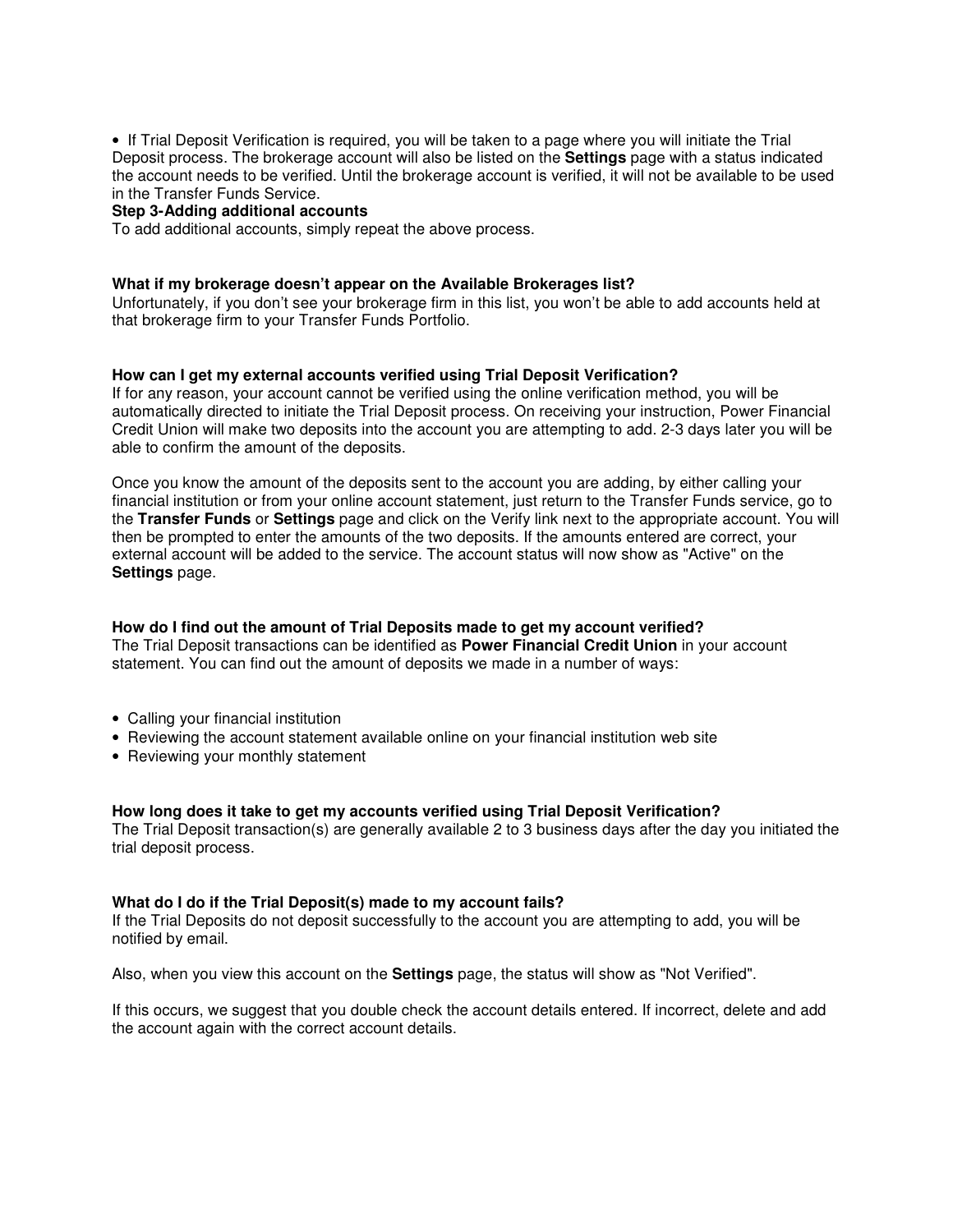# **How can I tell which accounts still have to be verified with my institutions?**

All accounts still pending verification will appear on the **Settings** page with a status of "Verify". We ask you to help us complete the verification of these accounts by completing the simple verification process you selected.

# Transfer Funds

# **How does Transfer Funds work?**

Power Financial Credit Union processes Electronic Transfer Funds via the Automated Clearing House (ACH) secure network.

# **Can I transfer funds to my external loan accounts?**

No, since you cannot add external loan accounts to this service, you cannot transfer funds to these accounts.

# **Can I set up a funds transfer now to be executed at a future date?**

Yes, you may schedule a funds transfer up to a year in advance.

## **Can I set up a funds transfer as a recurring transaction?**

Yes, you may set up a recurring transfer. The service provides a variety of time options to meet your needs.

# **Can I use this service to transfer money between accounts at the same financial institution?**  No.

### **Can I transfer money internationally?**

No, the Funds Transfer service does not provide the ability to transfer funds internationally.

# **How do I use this service?**

You can use this service to transfer funds **into** and **out** of your accounts held at Power Financial Credit Union, and from and to your accounts held at other financial institutions.

## **Why can't I move my funds between my accounts held at other financial institutions using this service?**

This service facilitates movement of funds only between your accounts held at Power Financial Credit Union and your accounts held at other financial institutions.

It does not support movement of funds between your accounts held at other financial institutions.

# **What is a One-time transfer?**

This is a transfer you set up that occurs only once.

# **What is a Recurring transfer?**

This is a transfer you set up that re-occurs based on the frequency and duration you specify.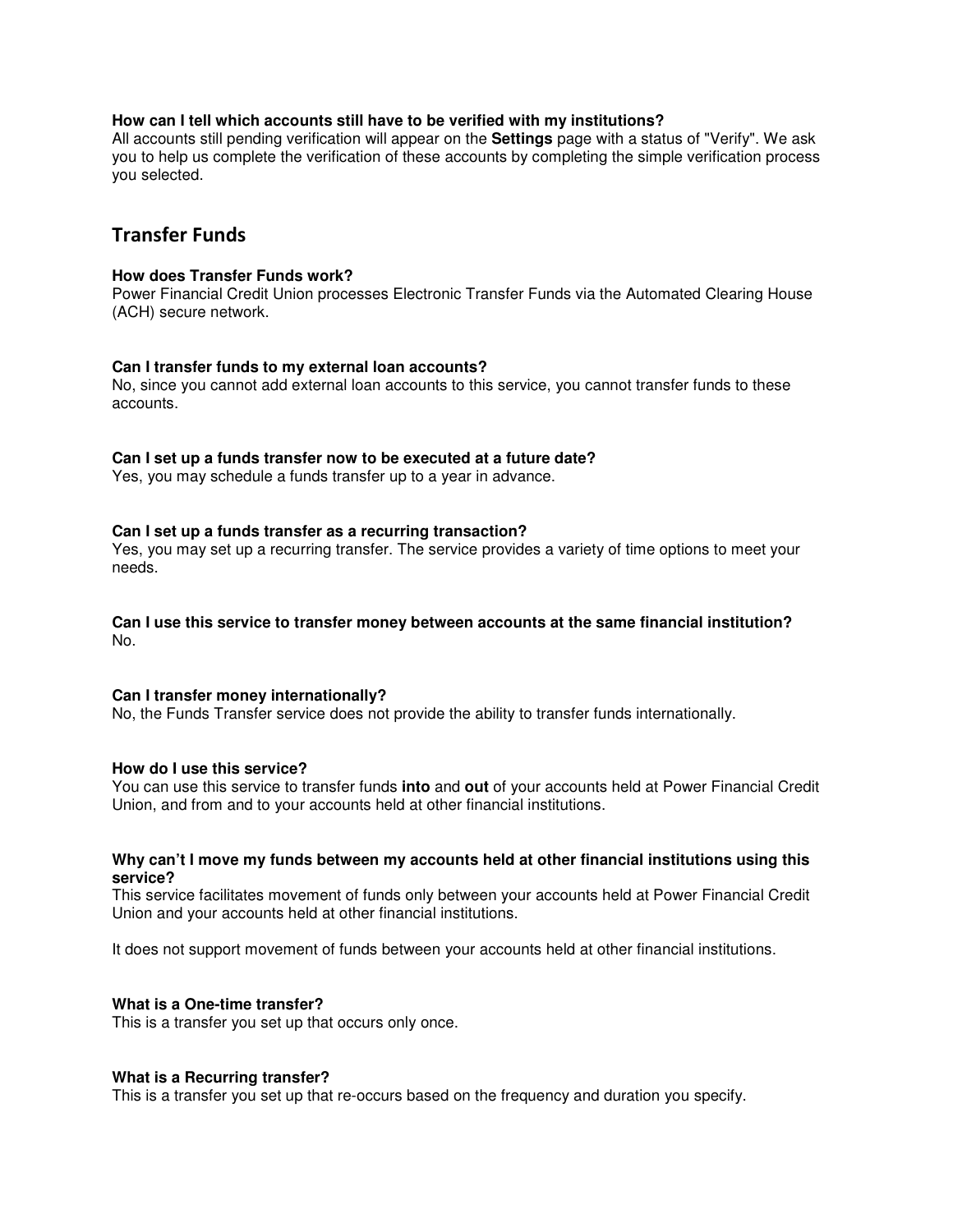# **What are Delivery Speeds?**

The delivery speeds which are available to you can be found on the **Transfer Funds** page. Once you select an account in the "From" field, the Delivery Speeds available for that account will be presented. Next to the Delivery Speed(s), the date by which the transfer will be completed, and any fees associated with that Delivery Speed, will also be presented

# **What is a Scheduled Transfer?**

A Scheduled transfer is a Standard funds transfer that you request to occur in the future.

# **How do I set up a One-time funds transfer between accounts?**

Just click the Transfer Funds tab on the page. You will see a From and To drop down display box.

Simply enter the amount you want to transfer, select the From and To accounts and click Continue.

On the Review Transfer page check the details of your Transfer Funds request.

If you need to change something, click Edit.

If everything is correct, click Confirm.

The Transfer Confirmed page will display all the details of the transfer. If you wish, you can click the "Print " icon to display a confirmation page formatted for printing. The transfer will also appear on the Activity page, which offers a detailed view of all transfers.

# **How do I set up Recurring Transfers between accounts?**

Just click the Transfer Funds tab on the page. You will see a From and To drop down display box.

Simply enter the amount you want to transfer, select the From and To accounts and select the **Make Recurring** option.

In the Recurring section you will enter the frequency, first send-on date, the number of transfers for the Recurring Transfer and click Continue.

On the **Review Transfer** page, check the details of your Transfer Funds request.

• If you need to change something, click Edit.

• If everything is correct, click Confirm.

The **Transfer Confirmed** page will display all the details of the transfer. If you wish, you can click the "Print " icon to display a confirmation page formatted for printing. The transfer will also appear on the **Activity** page, which offers a detailed view of all transfers.

# **What recurring frequencies are supported by Transfer Funds?**

The following is a list of frequencies you can select from when setting up a Recurring Transfers.

|               | Once every month Every month on the same date selected for the first send-on date.        |
|---------------|-------------------------------------------------------------------------------------------|
| Every 15 days | On the same date as the first transfer plus 15 days. (i.e.: If the first transfer send-on |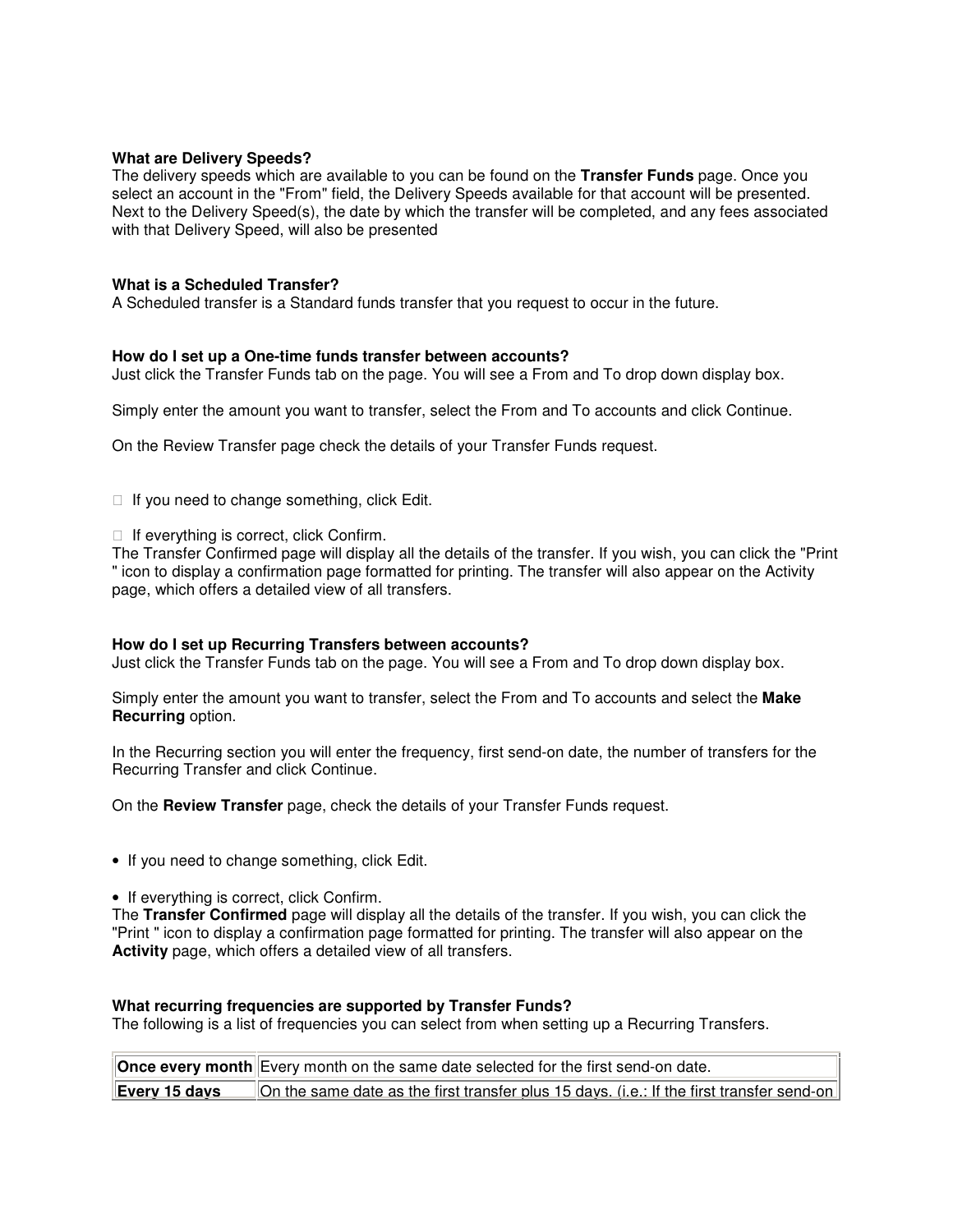| date is 4/5, the next transfer dates will be 4/20, 5/5, and 5/20.                                 |  |
|---------------------------------------------------------------------------------------------------|--|
| Every week on the same day of the week selected for the first transfer.                           |  |
| Every other week on the same day of the week selected for the first transfer.                     |  |
| Every 28 days from the previous transfer send on date, starting with the first send-<br>lon date. |  |
| Every other month on the same send-on date as the first transfer.                                 |  |
| Every three months on the same send-on date as the first transfer.                                |  |
| Every six months on the same send-on date as the first transfer.                                  |  |
| Once a year on the same send on date as the first transfer.                                       |  |
|                                                                                                   |  |

# **Why don't all of my accounts I've added appear on my Transfer Funds page?**

An account can only be enabled for Transfer Funds after it has been verified with the financial institution. Check the **Settings** page. If verification of the account is still pending, or if you have not begun the verification process, you will see the account does not have an "Active" status.

When the verification process has been completed, the account will automatically appear on the **Transfer Funds** page.

Please see above for more details about Account Verification, or contact Power Financial Credit Union Customer Service via securelink@powerfi.org or at 800-548-5465.

# **How much money can I transfer per transaction and per rolling 30-day period?**

Once your accounts have been verified, you will be able to transfer funds as detailed here: Limit Details.

# **Do account transaction limits and/or fees assigned by my financial institution apply to the Transfer Funds service?**

Yes. In all cases, limits and conditions placed on account transactions by individual financial institutions apply to transfers executed through Transfer Funds. Please note that your external account financial institution may charge fees. We recommend that you contact your external account financial institution to determine whether restrictions and/or conditions, including fees, pertain to transactions made into or out of any of your accounts.

# **How are funds available calculated under the rolling 30-day Period Transfer Limit?**

When a new transfer is attempted, a rolling 30-day period is used to calculate funds available for transfer. All transfers made within the last 30 days are subtracted from the 30-day Period Transfer Limit to determine the funds available.

# **How much will the Transfer Funds Service cost?**

To learn more about the charges applicable to the Transfer Funds service go to the **Transfer Funds** page and select the "From" and "To" accounts as well as the delivery speed. Next to the delivery speed click on the information icon to see what fees, if any, are applicable.

# **Can I cancel a Transfer Funds request?**

You can cancel a Standard transfer, however; because Standard transfers are released for processing periodically throughout the day, the timeframe within which you can cancel the transfer will vary.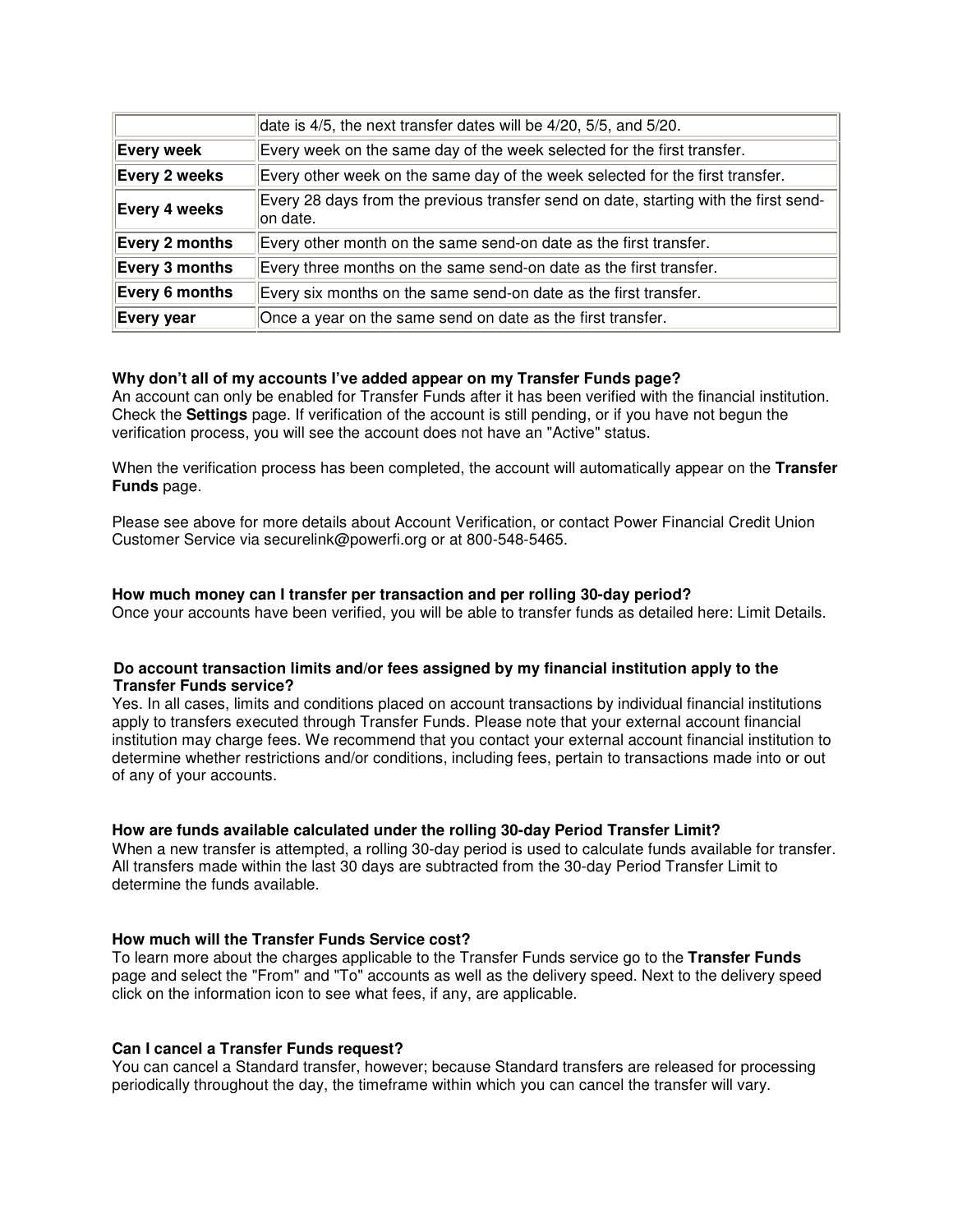You can cancel a One-time Next Day transfer request any-time before the cut-off time.

A One-time Scheduled transfer request can be canceled any-time before the transfer's send date.

An individual Recurring transfer can be cancelled, as can all remaining Recurring transfers.

Once a transfer request has been transmitted to ACH, you cannot cancel the transfer. If your transaction is in process, you may execute another transfer to move the funds back. This is considered another transaction so please be aware fees may be charged. See the FAQ on Fees for more information.

## **How do I cancel a One-time Standard, Next Day or Scheduled Transfer Funds request?**

It is simple to cancel a One-time Standard, Next Day or Scheduled transfer. Just locate the transfer on the **Activity** page click the appropriate transfer to show the options available and then click the **Cancel** button. Then follow the simple instructions.

# **How do I cancel a Recurring Transfer?**

To cancel a Recurring Transfer, just locate the recurring transfer on the **Activity** page, click the appropriate transfer to show the options available and then click the **Cancel** button. Then follow the simple instructions.

## **Can I edit a Transfer Funds request?**

You cannot edit a One-time Next Day or Standard transfer request.

You can edit the amount of a One-time Scheduled transfer request any time before the transfer's send date.

An individual Recurring Transfer can also be edited. You can also edit all remaining transfers under the Recurring Transfer.

## **How do I edit a One-time Scheduled Transfer Funds request?**

It is simple to edit a One-time Scheduled transfer. Just click on the Edit link next to the transfer on the **Activity** page and follow the simple instructions.

#### **Can I decrease the number of remaining transfers in a Recurring Transfer?**

No. You can only edit the amount and frequency. To decrease the number of transfers you should cancel the remaining recurring transfers and create a new Recurring Transfer

#### **How will I know when a transfer is complete?**

Emails will be sent to you confirming the status of each transfer.

The **Activity** page also provides an up-to-date report on your Transfer Funds request over the past 180 days. Each transfer request is displayed along with the date and status of the transfer.

You should also be able to confirm the completion of the transfer with your financial institution after scheduled completion of your request.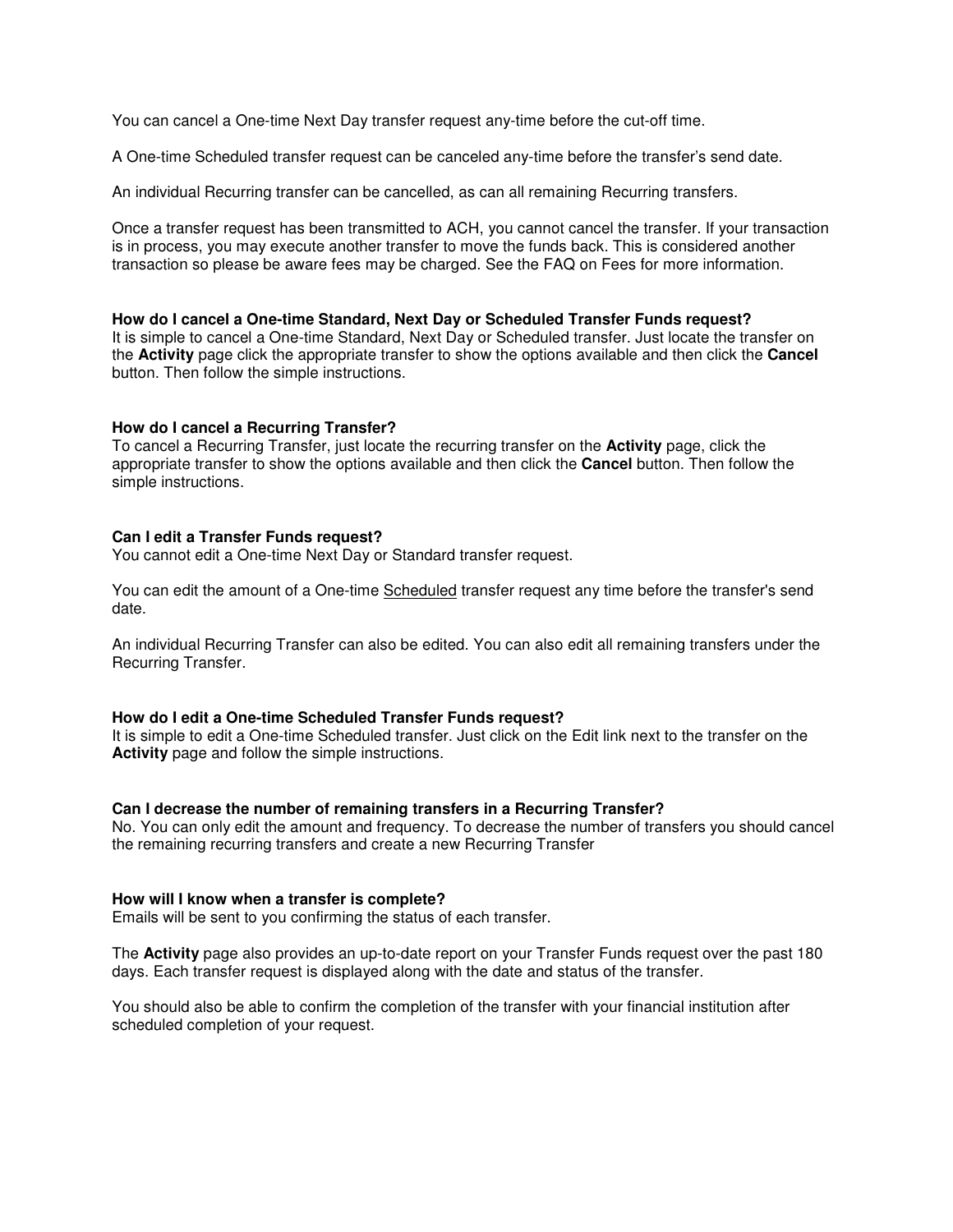# **Under what circumstances will an attempted funds transfer be unsuccessful?**

A funds transfer will be returned, if it cannot be successfully posted to your account. The most common reasons for failed or returned funds transfers are:

- Lack of sufficient funds in the source account
- Exceeding the dollar limit for an individual transaction, total transactions conducted in the last 30 days, or outstanding transfers (transfers that you have initiated but which have not yet completed) You will be notified by e-mail if we receive a "Return" message on your transaction indicating that the transfer has not completed. Full details will be available on the **Activity** page.

#### **How long does it take to complete a funds transfer Funds?**  Below is the Funds Transfer schedule:

| Standard Delivery (3 Business Days)                            |                                                                  |  |  |
|----------------------------------------------------------------|------------------------------------------------------------------|--|--|
| Requested by cutoff time on: Destination account credited on:  |                                                                  |  |  |
| Monday                                                         | Thursday                                                         |  |  |
| Tuesday                                                        | Friday                                                           |  |  |
| Wednesday                                                      | Monday                                                           |  |  |
| Thursday                                                       | Tuesday                                                          |  |  |
| Friday                                                         | Wednesday                                                        |  |  |
| Saturday                                                       | Wednesday                                                        |  |  |
| Sunday                                                         | Wednesday                                                        |  |  |
| Next Day Delivery (Next Business Day)                          |                                                                  |  |  |
| Requested by cutoff time on: Destination account credited on:* |                                                                  |  |  |
| Monday                                                         | Tuesday                                                          |  |  |
| Tuesday                                                        | Wednesday                                                        |  |  |
| Wednesday                                                      | Thursday                                                         |  |  |
| Thursday                                                       | Friday                                                           |  |  |
| Friday                                                         | Monday                                                           |  |  |
| Saturday                                                       | Tuesday                                                          |  |  |
| Sunday                                                         | Tuesday                                                          |  |  |
|                                                                | * Based on the receiving bank's Availability of Funds scheduled. |  |  |

# **How can I check on the status of my Scheduled or Recurring Transfer Funds?**

You can go to the **Activity** page to view the details of future Scheduled Transfer Funds. The page shows:

- The transfer reference number
- The transfer send date
- The origin account (Transfer Funds "from") and destination account (Transfer Funds "to") of the transfer
- The dollar amount of the transfer
- The status of the transfer.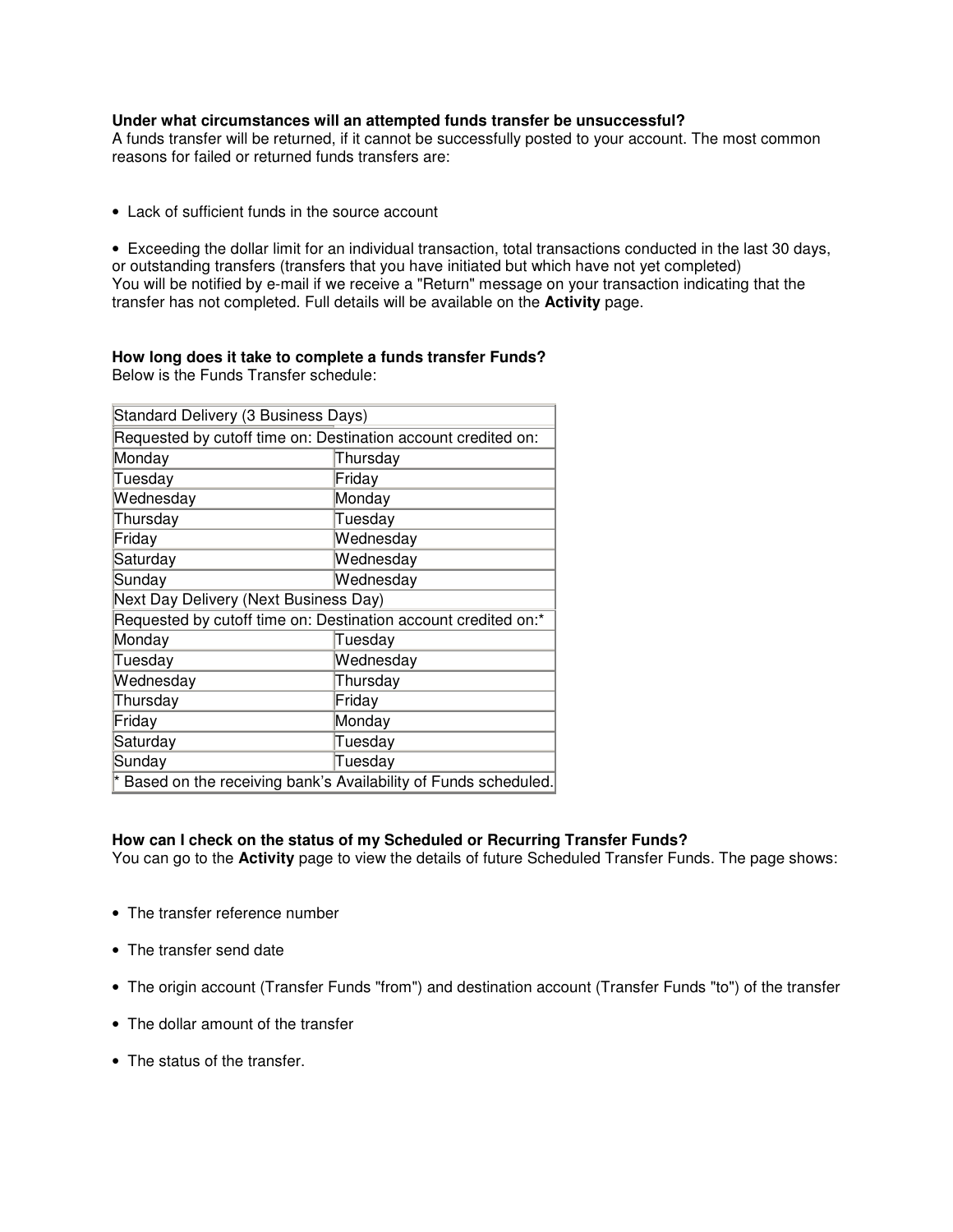## **What do the different status designations mean?**

• **Pending:** We have not yet received confirmation of a successful transfer. You may see an indication of the transfer in the account balance of the source account but not in the destination account of your funds transfer.

• **Complete:** The transfer is confirmed. The transfer will be reflected in your account balances with your institutions as a withdrawal from your source account and a deposit to your destination account. It is a good idea to verify the transfer with your financial institutions.

• **Rejected:** We were unable to remove the funds from the source account or place the funds in your destination account. Typical causes of failed or returned funds transfers are:

Lack of sufficient funds in the source account. If we receive a return due to non-sufficient funds (NSF) in the source account, we will automatically try the transaction a second time. A funds transfer will be designated unsuccessful only after a second NSF return.

You will be notified by email if we receive a return notice on your transaction indicating the transfer cannot be completed.

• **Complete (Return):** Occasionally, we will receive a return from the ACH system indicating a problem with the transaction after the normal business-day waiting period. This designation indicates that we received the return notice after having already designated the funds transfer as Complete. It is possible that you will see a record of the debit on the account statement of your source account. If this does occur, the funds will automatically be returned to that account, appearing as a credit on your account statement.

## **How can I get further details about transactions that do not go through?**

If a transaction is unsuccessful, the designation Rejected will appear in the Status column of the **Activity** page as a hyperlink. Click on this link to receive full details about the transaction and the situation that was encountered.

# **How can I check on the status of a Recurring Transfer?**

You can go to the **Activity** page to view the details of a Recurring Transfer. Find the transfer with the recurring symbol and expand the section to see transfer details. This will display:

- The reference number for the Recurring Transfer
- The origin account (Transfer Funds from) and destination account (Transfer Funds to) of each transfer
- The dollar amount of the Recurring Transfer
- Frequency of each transfer
- Remaining transfers

**What do the different status designations for Recurring Transfers mean? Pending:** There are Recurring Transfers remaining.

**Complete:** All the Recurring Transfers have been executed.

**Cancelled:** User has cancelled the Recurring Transfers.